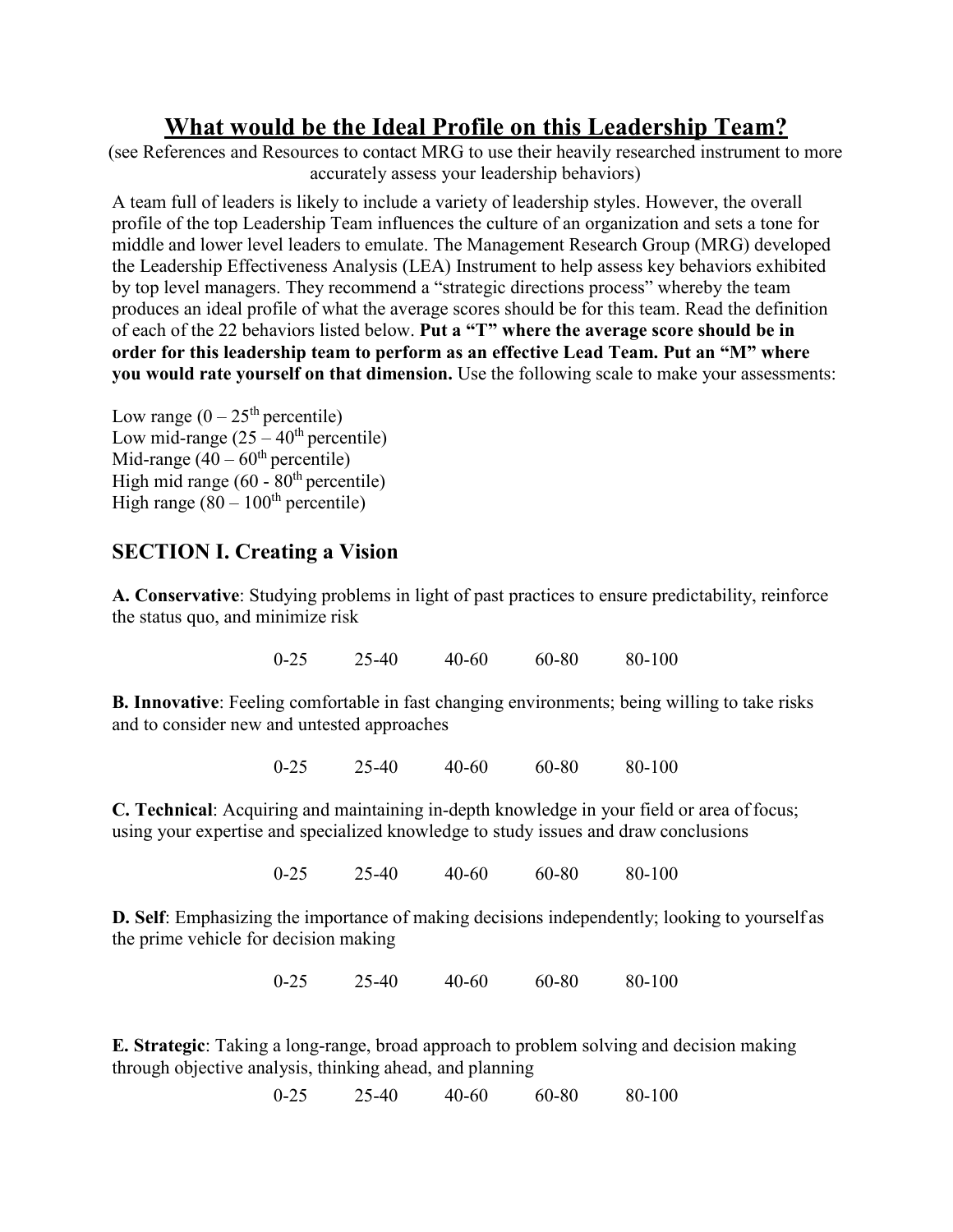#### **SECTION II. Developing Followership**

**A. Persuasive**: Building commitment by convincing others and winning them over to your point of view

0-25 25-40 40-60 60-80 80-100

**B. Outgoing**: Acting in an extroverted, friendly and informal manner; showing a capacity to quickly establish free and easy interpersonal relationships

0-25 25-40 40-60 60-80 80-100

**C. Excitement**: Operating with a good deal of energy, intensity, and emotional expression; having a capacity for keeping others enthusiastic and involved

0-25 25-40 40-60 60-80 80-100

**D. Restraint**: Maintaining a low-key understated and quiet interpersonal demeanor by working to control your emotional expression

0-25 25-40 40-60 60-80 80-100

## **SECTION III. Implementing the Vision**

**A. Structuring**: Adopting a systematic and organized approach; preferring to work in a precise, methodical manner; developing and utilizing guidelines and procedures

0-25 25-40 40-60 60-80 80-100

**B. Tactical**: Emphasizing the production of immediate results by focusing on short-range, handson, practical strategies

0-25 25-40 40-60 60-80 80-100

**C. Communication**: Stating clearly what you want and expect from others; clearly expressing your thoughts and ideas; maintaining a precise and constant flow of information

0-25 25-40 40-60 60-80 80-100

**D. Delegation**: Enlisting the talents of others to help meet objectives by giving them important activities and sufficient autonomy to exercise their own judgment

0-25 25-40 40-60 60-80 80-100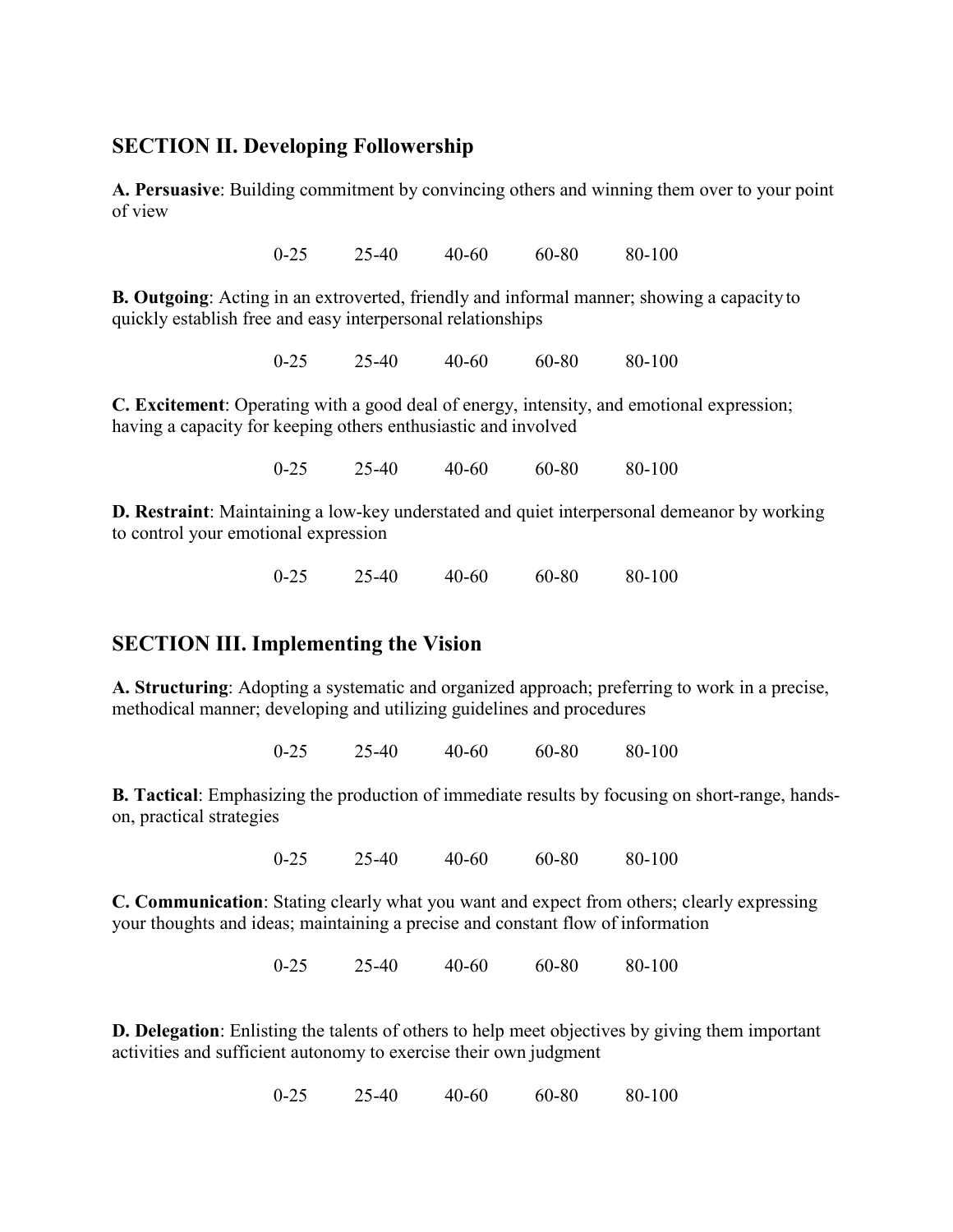## **SECTION IV. Following Through**

**A. Control**: Adopting an approach in which you take nothing for granted, set deadlines for certain actions and are persistent in monitoring the progress of activities to ensure that they are completed on schedule

0-25 25-40 40-60 60-80 80-100

**B. Feedback**: Letting others know in a straightforward manner what you think of them, how well they have performed and if they have met your needs and expectations

0-25 25-40 40-60 60-80 80-100

#### **SECTION V. Achieving Results**

**A. Management Focus**: Seeking to exert influence by being in position of authority, taking charge, and leading and directing the efforts of others

0-25 25-40 40-60 60-80 80-100

**B. Dominant**: Pushing vigorously to achieve results through an approach which is forceful, assertive and competitive

0-25 25-40 40-60 60-80 80-100

**C. Production**: Adopting a strong orientation toward achievement; holding high expectations of yourself and others; pushing yourself and others to achieve at high levels

0-25 25-40 40-60 60-80 80-100

#### **SECTION VI. Team Playing**

**A. Cooperation**: Accommodating the needs and interests of others by being willing to defer performance on your own objectives in order to assist colleagues with theirs

0-25 25-40 40-60 60-80 80-100

**B. Consensual**: Valuing the ideas and opinions of others and collecting their input as part of your decision making process

0-25 25-40 40-60 60-80 80-100